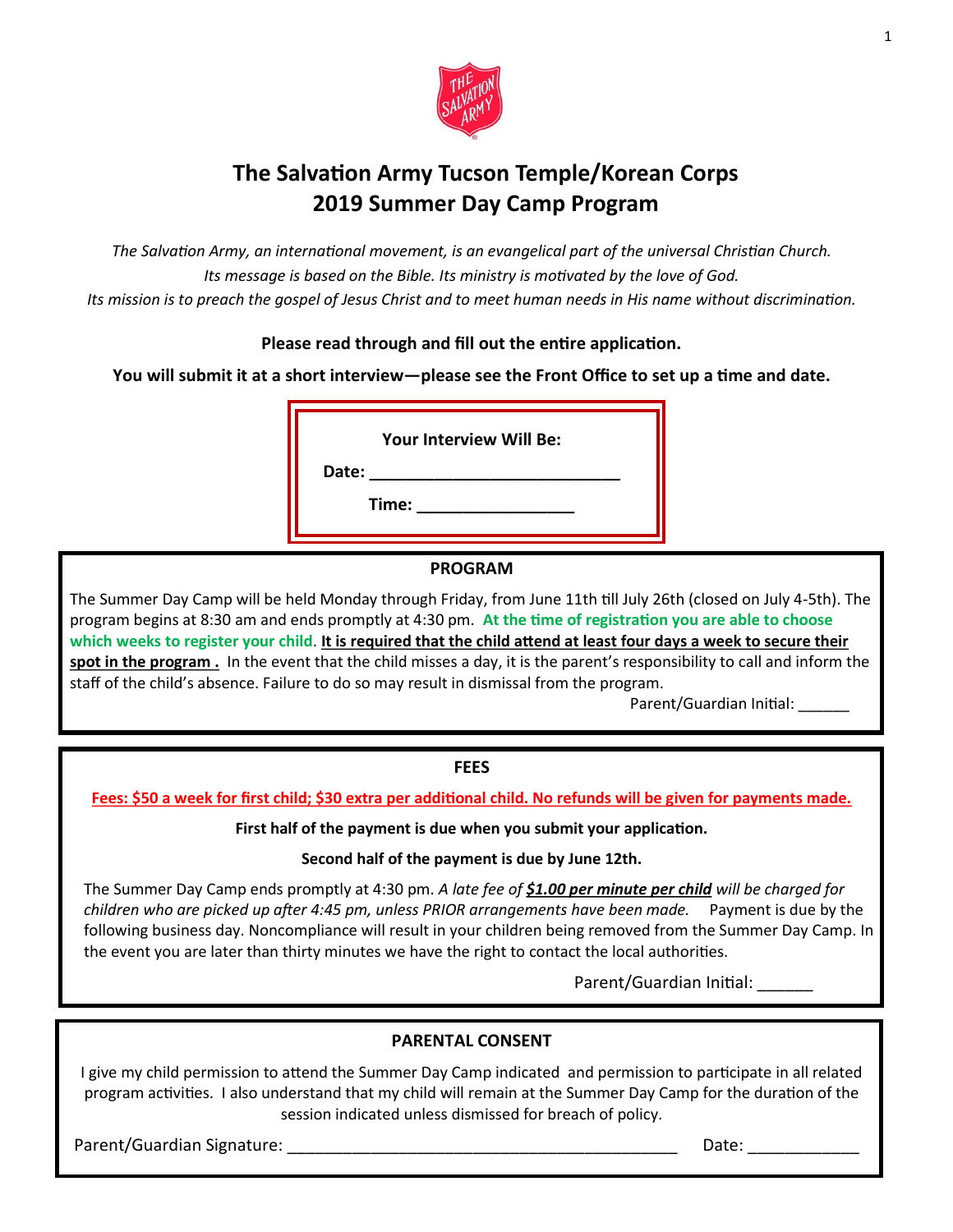

Tucson Temple/Korean Corps 1001 N Richey Blvd. Tucson, AZ 85716 520-795-4504

# 2019 Summer Day Camp Application/Registration

| <b>CHILD INFORMATION</b>                                                                                                                                                                                 | <b>PARENT OR GUARDIAN INFO</b>                                                                                                                                                                      |      |
|----------------------------------------------------------------------------------------------------------------------------------------------------------------------------------------------------------|-----------------------------------------------------------------------------------------------------------------------------------------------------------------------------------------------------|------|
|                                                                                                                                                                                                          |                                                                                                                                                                                                     |      |
|                                                                                                                                                                                                          |                                                                                                                                                                                                     |      |
|                                                                                                                                                                                                          |                                                                                                                                                                                                     | NAME |
| GRADE (IN AUG 2018): ___________________                                                                                                                                                                 | HOME PHONE: __________________________                                                                                                                                                              |      |
| GENDER: M_______  F______                                                                                                                                                                                |                                                                                                                                                                                                     |      |
|                                                                                                                                                                                                          |                                                                                                                                                                                                     |      |
|                                                                                                                                                                                                          | <b>EMERGENCY CONTACT INFO</b><br>(if parent above cannot be reached)                                                                                                                                |      |
|                                                                                                                                                                                                          |                                                                                                                                                                                                     |      |
|                                                                                                                                                                                                          |                                                                                                                                                                                                     |      |
|                                                                                                                                                                                                          |                                                                                                                                                                                                     |      |
|                                                                                                                                                                                                          |                                                                                                                                                                                                     |      |
|                                                                                                                                                                                                          |                                                                                                                                                                                                     |      |
|                                                                                                                                                                                                          |                                                                                                                                                                                                     |      |
| Please list all persons who have permission to pick up your child/children from the Summer Day<br>Camp, other than parents or legal guardians. Only those individuals listed on this form with proper ID | will have permission to pick up your child/children from the program.<br>Please see "Child Pick-Up Policy" on separate page for more details.                                                       |      |
| <b>NAME</b>                                                                                                                                                                                              | <b>RELATION</b><br><b>PHONE NUMBER</b>                                                                                                                                                              |      |
|                                                                                                                                                                                                          |                                                                                                                                                                                                     |      |
|                                                                                                                                                                                                          |                                                                                                                                                                                                     |      |
|                                                                                                                                                                                                          |                                                                                                                                                                                                     |      |
|                                                                                                                                                                                                          |                                                                                                                                                                                                     |      |
|                                                                                                                                                                                                          |                                                                                                                                                                                                     |      |
|                                                                                                                                                                                                          | PERMISSION TO WALK HOME                                                                                                                                                                             |      |
|                                                                                                                                                                                                          | I understand that The Salvation Army will not be held liable or responsible for any child that is given<br>parental/guardian approval to walk home once he/she leaves the facility. Knowing this I: |      |
| Give permission for my child to walk home upon completion of the days activities.                                                                                                                        |                                                                                                                                                                                                     |      |
| I DO NOT give permission for my child to walk home.                                                                                                                                                      | Parent Initial:                                                                                                                                                                                     |      |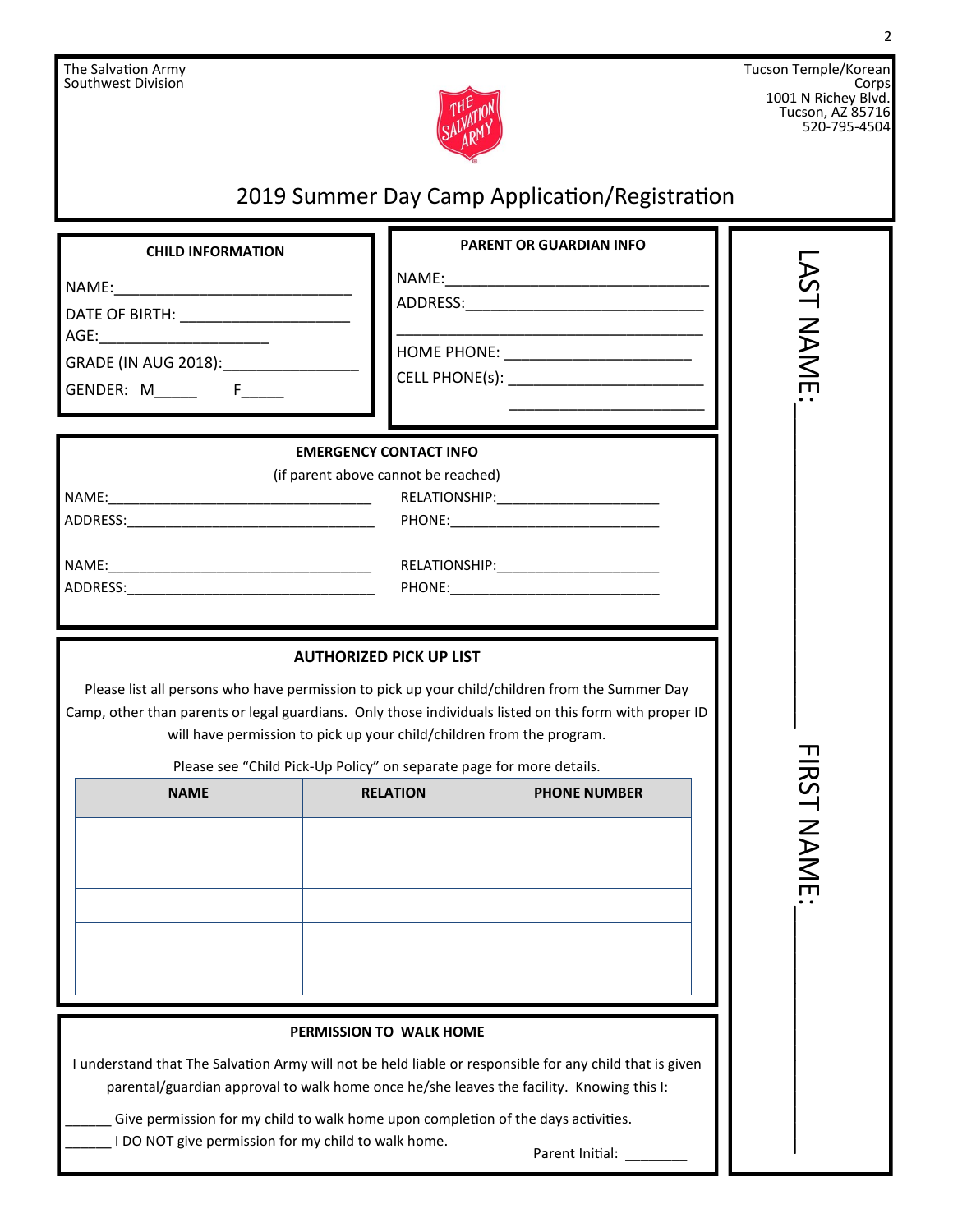| The Salvation Army<br>Southwest Division                                                                                                                                                                                  |                                                                                                                                                                                                    | Tucson Temple/Korean<br>Corps<br>1001 N Richey Blvd.<br>Tucson, AZ 85716<br>520-795-4504 |
|---------------------------------------------------------------------------------------------------------------------------------------------------------------------------------------------------------------------------|----------------------------------------------------------------------------------------------------------------------------------------------------------------------------------------------------|------------------------------------------------------------------------------------------|
| <b>MEDICAL INFORMATION FORM</b>                                                                                                                                                                                           |                                                                                                                                                                                                    |                                                                                          |
| <b>CHILD INFORMATION</b><br>GENDER: M______ F____                                                                                                                                                                         | <b>EMERGENCY CONTACT INFO</b><br>CELL PHONE(S): __________________________<br><u> 1990 - Johann John Harry Harry Harry Harry Harry Harry Harry Harry Harry Harry Harry Harry Harry Harry Harry</u> | NAME                                                                                     |
| ALLERGIES: ALLERGIES                                                                                                                                                                                                      | <b>HEALTH INFORMATION</b><br>(FILL IN ALL THAT APPLY)<br>SPECIAL DIETARY NEEDS (I.E. DIABETIC, LACTOSE INTOLERANT): NAMED AND RELATED ASSESSED.                                                    |                                                                                          |
| PRESCRIPTION MEDICATIONS                                                                                                                                                                                                  |                                                                                                                                                                                                    | 一<br>こ<br>2<br><b>NAME</b>                                                               |
|                                                                                                                                                                                                                           | REASON: _______________________                                                                                                                                                                    |                                                                                          |
| <b>FOR GIRLS ONLY</b><br>In the event that my child is in need of feminine hygiene products, I grant permission to The<br>Salvation Army consent to provide the following:<br>Sanitary Napkin (Pads)<br>Tampon<br>Nothing |                                                                                                                                                                                                    |                                                                                          |

3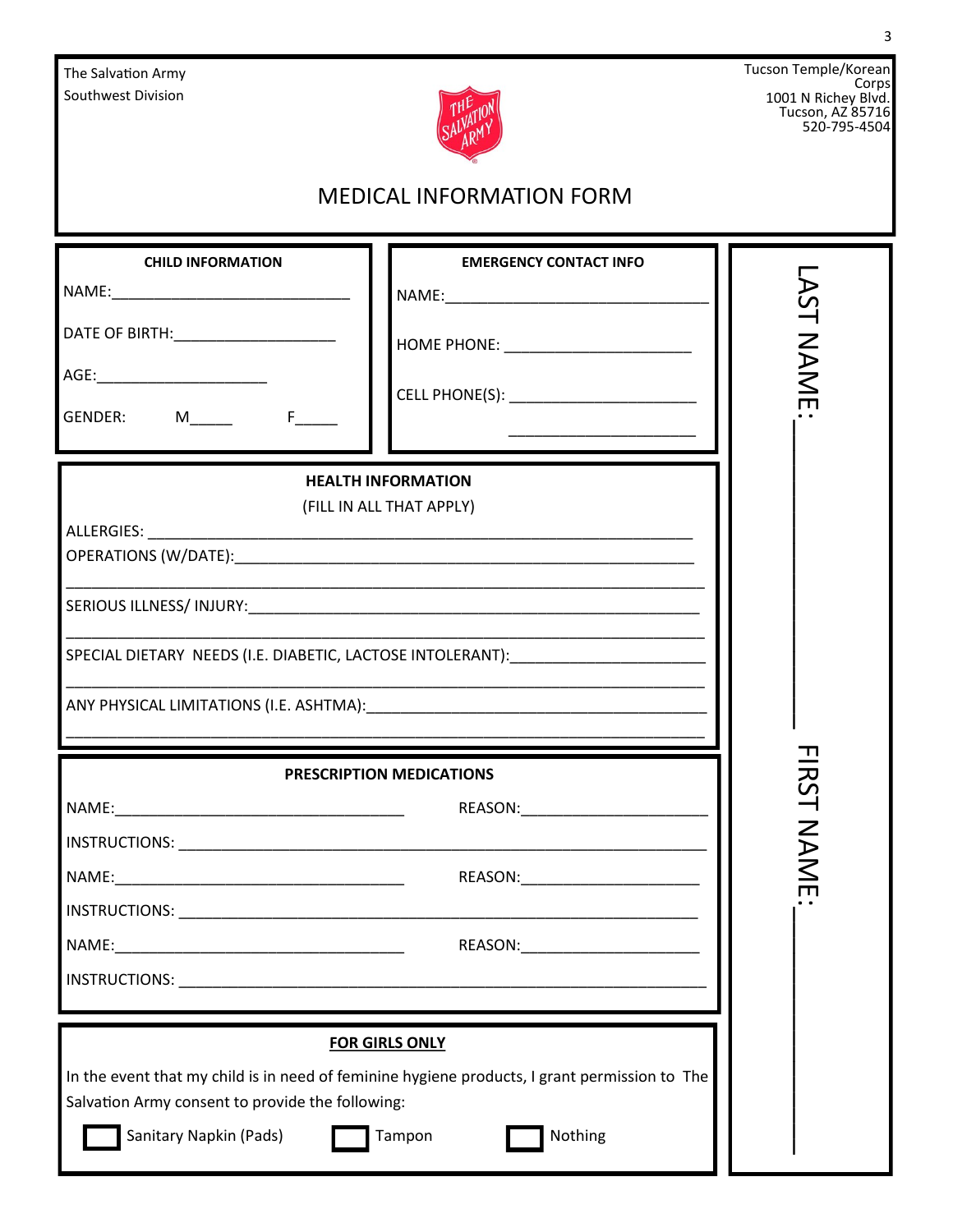

Tucson Temple/Korean Corps 1001 N Richey Blvd. Tucson, AZ 85716 520-795-4504

## RULES & POLICIES

#### **VERFICIATION PIN**

To maintain safety when communicating over the phone please pick a 4 digit pin number we can use to verify your identity. Staff will ask for this pin number before making any changes to your personal file or information.

Pin #: \_\_\_\_\_\_ \_\_\_\_\_\_ \_\_\_\_\_\_ \_\_\_\_\_\_

Parent/Guardian Initial:

#### **CHILD PICK– UP POLICY**

The Salvation Army Tucson Temple/Korean Corps will not allow any individual to take a child from the facility or allow any child to leave the facility without the prior authorization of the parent/ guardian. The authorized person will need to present a picture ID when picking up the child. If a child attempts to leave the facility without being picked up by an authorized person, the permission to walk home portion of this application must be filled out or the police will be notified and the child will be considered a runaway. If the authorized person picking up a child is under the influence of any substance, the parent will be notified they're unable to sign the child out, and they must make arrangements for someone else to pick them up and staff will notify their supervisor.

All participants must be picked up **no later than 10 minutes** after the program ends. The first time your child is picked up late you will receive a verbal warning. **Excessive tardiness will not be tolerated and could result in dismissal from the program**. In the event you are later than 30 minutes we have the right to contact local authorities. This policy is for the protection of the participants and not to inconvenience the parents. Please make sure that you are prompt and have correct telephone numbers and emergency contact information in your child's files at all times.

I give my child permission to travel with The Salvation Army via bus for field trips.

Parent/Guardian Initial:

#### **DISCIPLINE POLICY**

Write-ups can be given to participants any time a child's behavior is to a point where it is disruptive to the program, disrespectful to other children or staff, or dangerous to others. Any hitting or fighting will include an automatic suspension for one day. Disciplinary actions could change depending on the severity of the behavior. If your child is dismissed from the program, they will need to be picked up within 30 minutes of being notified.

- Verbal Warning: In most cases, each child will receive several verbal warnings if they are doing something inappropriate.
- 1st Strike: After a warning is issued if the child continues the inappropriate behavior he/she will be written up and receive a strike. The child will lose privileges by sitting in the office for the remainder of the day.
- 2nd Strike: The second time the child is written up for inappropriate behavior he/she will again lose privileges and parent will be notified to pick up their child. They will also be suspended from the program for the following day.
- 3rd Strike: The third time the child is written up for inappropriate behavior he/she will be suspended from the program for up to a week. Again, the parent will be notified to pick up their child from the program following the incident.
- 4th Strike: The fourth time a participant is written up for inappropriate behavior, he/she will be dismissed from the program. Parent/Guardian Initial: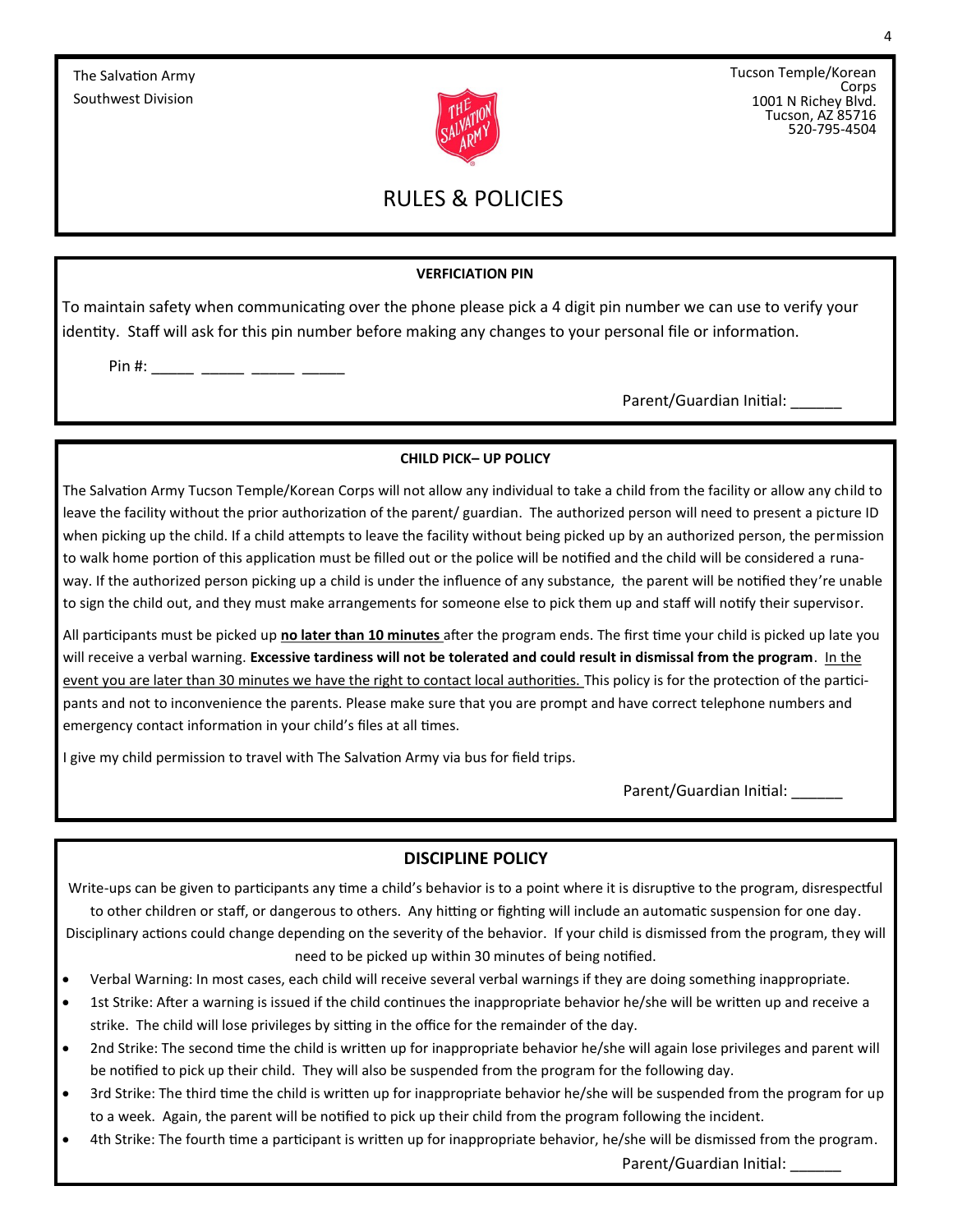#### **MEDIA RELEASE**

I hereby grant The Salvation Army ("TSA") and any of its assigns or agents the unrestricted right to print, copyright, publish or otherwise use, for any purpose, my child's image, whether through photo or video, as often as TSA deems necessary. This includes any photograph, artwork or other representation of my child in which they may appear. At their discretion, TSA may use my child's image in any advertisement, display or publication. I grant TSA these rights with the understanding that I will not receive any type of payment for their use of such media.

INITAL THE BOX BELOW IF YOU **DO NOT AGREE** WITH THE MEDIA RELEASE AND DO NOT WANT YOUR CHILD PHOTOGRAPHED



### PARENT/ GUARDIAN SIGNATURE:\_\_\_\_\_\_\_\_\_\_\_\_\_\_\_\_\_\_\_\_\_\_\_\_\_\_\_\_\_\_DATE:\_\_\_\_\_\_\_\_\_\_\_\_\_

#### **MEDICAL RELEASE, AUTHORIZATION TO OBTAIN EMERGENCY MEDICAL CARE FOR MINOR CHILD (SIGNATURE REQUIRED)**

I understand that if my above-named child needs to leave the Summer Day Camp due to illness or injury, a decision will be made that will most benefit my child's best interest. In the event of illness or injury, I wish for my child to remain at the afterschool program facility and would like to be contacted immediately. In the event of an apparent and serious illness, I would like my child to be taken to the local hospital for proper treatment.

I recognize and acknowledge that there are certain risks of physical injury to participants while attending the afterschool program and I agree that full risk of any injuries (including death), damage or loss, regardless of severity which my child may sustain as a result of participating in any and all activities connected with or associated with Tucson Temple/Korean Corps afterschool programs. I agree to waive and relinquish all claims my minor child may have as a result of participating in these programs.

I do hereby fully release and discharge The Salvation Army Tucson Temple/Korean Corps and its officers, agents, employees and volunteers from any and all claims for injury, (including death), damage of loss which my minor child may have or which may accrue to my child and arising out of, connected to or in any way associated with activities of these summer day camp programs. I further agree to indemnify and hold harmless and defend The Salvation Army Tucson Temple/Korean Corps and its officers, agents, employees and volunteers from any and all claims with or in any way associated with the activities of the programs.

I entrust and authorize The Salvation Army to consent to an X-ray examination, anesthetic, medical/ surgical diagnosis, or treatment to be administered to my child, under the general or special supervision and upon the advice of a physician or surgeon.

PARENT/ GUARDIAN SIGNATURE:\_\_\_\_\_\_\_\_\_\_\_\_\_\_\_\_\_\_\_\_\_\_\_\_\_\_\_\_\_\_\_\_\_\_\_\_\_\_\_\_\_\_\_\_\_\_DATE:\_\_\_\_\_\_\_\_\_\_\_\_\_\_\_\_\_\_\_\_\_\_\_\_\_\_\_

#### G and PG MOVIES

The Summer Day Camp shows movies with the rating G (all ages) and PG (all ages with guidance). G movies are approved for everyone (such as most Disney movies) and PG may include some items such as mild bad language, frightening scenes and more adult themes (such as bullying or crime). We will never show any movies involving extreme violence or language, sex, or nudity.

I grant my child permission to watch G and PG rated movies while at The Salvation Army Summer Day Camp:

PARENT/GUARDIAN SIGNATURE:\_\_\_\_\_\_\_\_\_\_\_\_\_\_\_\_\_\_\_\_\_\_\_\_\_\_\_\_\_\_\_\_\_\_\_\_\_\_\_\_\_\_\_DATE:\_\_\_\_\_\_\_\_\_\_\_\_\_\_\_\_\_\_\_\_\_\_\_\_\_\_\_\_\_\_